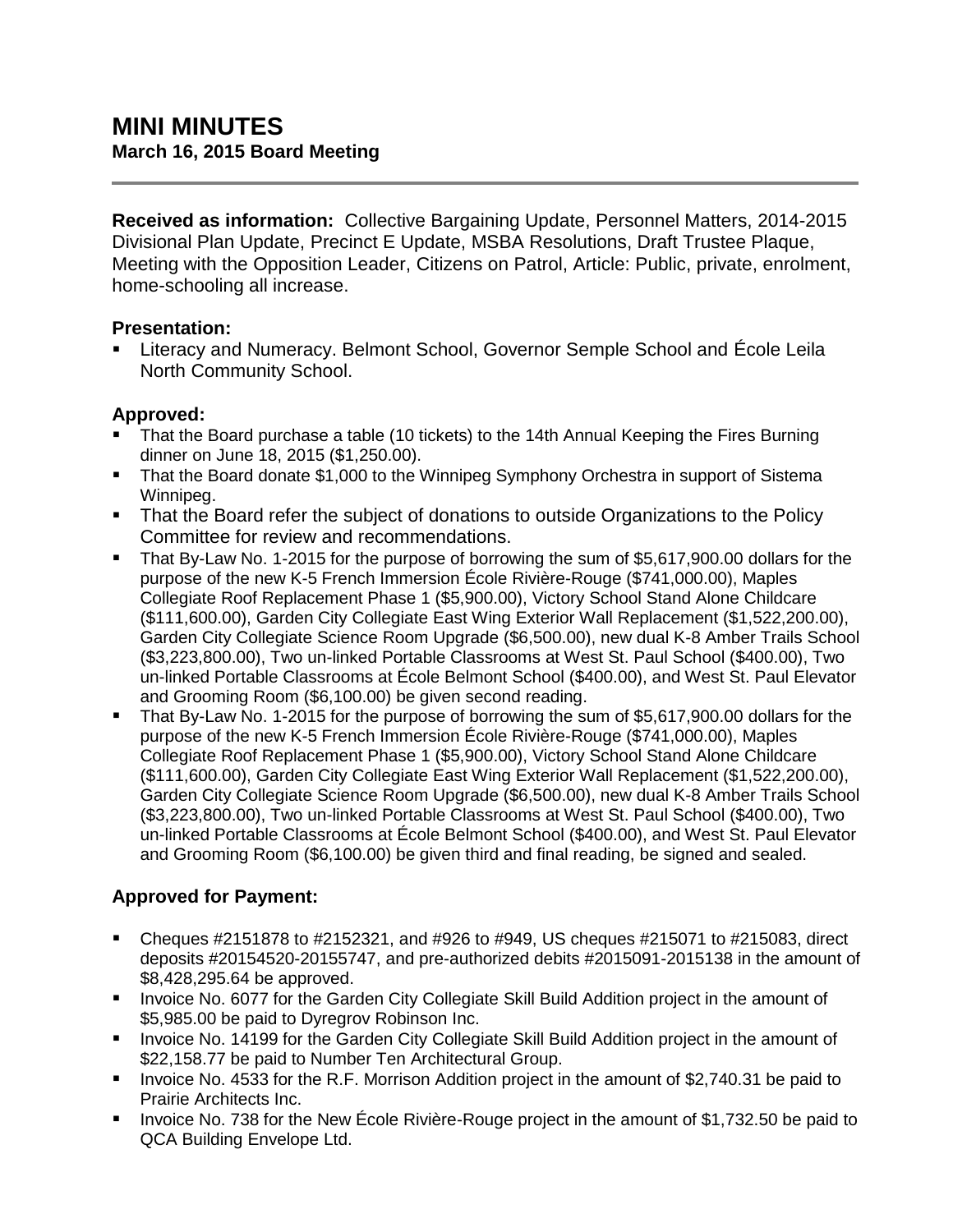- **Invoice No. 932729 for the Garden City Collegiate East Wall/Roof replacement project in the** amount of \$6,173.37 be paid to Stantec Architecture Ltd.
- Certificate of Payment No. 6 for the MET School Relocation project in the amount of \$174,857.24 be paid to Gardon Construction Ltd.
- 7.5% Statutory Holdback on Certificate of Payment No. 6 for the MET School Relocation project in the amount of \$13,502.49 be paid to the Seven Oaks School Division/Gardon 456 account.

### **Correspondence Received:**

- School Division Account Summaries.
- **Honourable Peter Biornson, Minister of Education and Advanced Learning. Manitoba's** Celebration of Excellence in Teaching - Minister's Awards.
- **MSBA ebulletin March 11, 2015.**
- ALLAboard: Manitoba's Poverty Reduction and Social Inclusion Strategy Winter 2015.
- Craig Bachynski, Number Ten Architectural Group. MET School Relocation Change Order #11 and 12.
- Manitoba News Release. Government announces new funding to support nutrition programs.
- **Doreen Devloo, Sales & Leasing, Manitoba Hydro. Surplus Corporation Property Notice.**
- **Pembina Trails School Division. 2015-2016 Budget Announcement.**
- Letters to Nancy MacDonald, MacLean's Magazine. Students from Edmund Partridge School -Cara Kolt's class.

# **Personnel Report:**

- Patrick Ames was appointed to a full-time (1.00) Limited Teacher-General (Term) contract effective September 8, 2015 to June 30, 2016.
- Bryan Clendenan was appointed to a full-time (1.00) Limited Teacher-General (Term) contract effective February 13, 2015 to March 27, 2015.
- M. Jordann Harvey was appointed to a full-time (1.00) Limited Teacher-General (Term) contract effective September 8, 2015 to June 30, 2016.
- Carol Kalinsky was appointed to a full-time (1.00) Limited Teacher-General (Term) contract effective March 2, 2015 (indefinite).
- Roswitha Nowak was appointed to a part-time (.50) Limited Teacher-General (Term) contract effective February 4, 2015 to March 27, 2015.
- Kirstine Reyes was appointed to a full-time (1.00) Limited Teacher-General (Term) contract effective April 6, 2015 to June 30, 2015.
- Nick Serduletz was appointed to a full-time (1.00) Limited Teacher-General (Term) contract effective September 8, 2015 to June 30, 2016.
- Kyle Warnica was appointed to a full-time (1.00) Limited Teacher-General (Term) contract effective March 2, 2015 to April 13, 2015.
- Adam Martini was appointed to a Substitute Teacher contract effective the 2014-2015 school year.
- The following were granted leaves of absence, without pay, effective the 2015-2016 school year: Lisa Meyers (1.00), Jane Nicholls (.50), Nathalie Rousseau (.50), Alison Wells-Dyck (1.00).
- SEVEN OAKS SCHOOL DIVISION MINI MINUTES March 9, 2015 Krista Ballantyne was granted a leave of absence, full-time (1.00), without pay, effective April 5, 2015 to June 30, 2015.